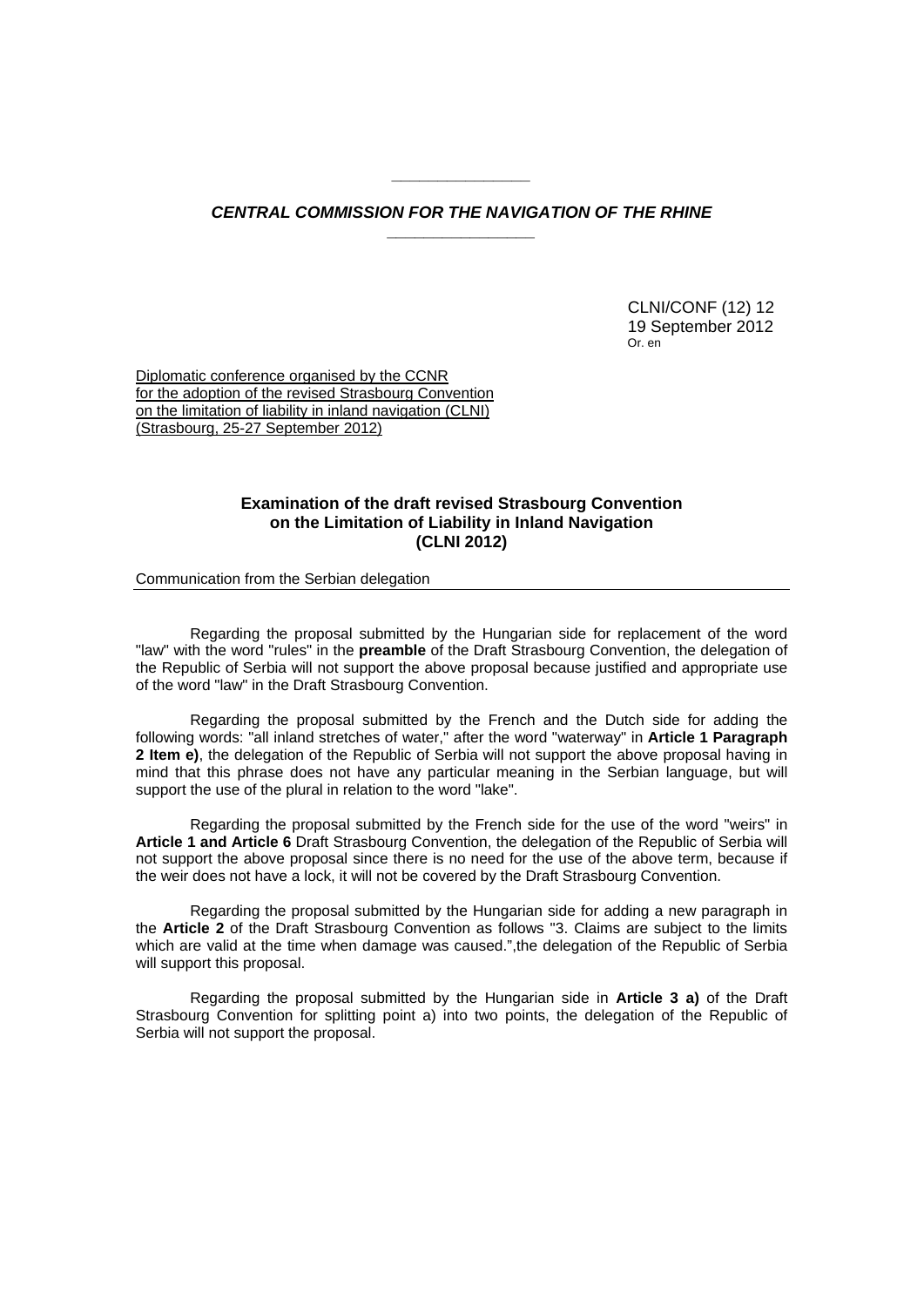Regarding the proposal submitted by the Dutch delegation that in **Article 3 Paragraph 1** of the Draft Strasbourg Convention instead of referring to the International Convention on Salvage, 1989, be used the wording used in the 1999 International Convention on Arrest of which is read as follows "including, if applicable, special compensation relating to salvage operations in respect of a ship which by itself or its cargo threatened damage to the environment," the delegation of the Republic of Serbia will support the above proposal.

Regarding the proposal submitted by the French side for deleting the words **"in Article 7," in Article 6 Paragraph 1** of the Draft Strasbourg Convention, the delegation of the Republic of Serbia will be restrained.

Regarding the proposal for deleting the words "Notwithstanding the **Article 6," in the Article 7 Paragraph 1** of the Draft Strasbourg Convention which was submitted by the Dutch side, the delegation of the Republic of Serbia will not support, but will support the proposal of the French side to retain the respective words with the aim of accuracy of the Draft Strasbourg Convention.

Regarding the proposal submitted by the French side for adding a new paragraph in the **Article 7** of the Draft Strasbourg Convention, which reads as follows: "A separate limitation fund may be constituted in accordance with Article 12 for damage caused by the transport of dangerous goods", the delegation of the Republic of Serbia will support the above proposal.

The proposal submitted by the Hungarian side regarding a proper numeration for the paragraphs in the **Article 7** of the Draft Strasbourg Convention, the delegation of the Republic of Serbia will not support this proposal.

Regarding the proposal submitted by the French and Dutch side for deleting the words "in its version in force at the time of the incident giving rise to the claims" the in **Article 15 Paragraph 1** of the Draft Strasbourg Convention, the delegation of the Republic of Serbia will support the above proposal.

Regarding the Hungarian proposal for completion of the **Article 15 Paragraph 1** of the Draft Strasbourg Convention, the delegation of the Republic of Serbia will not support this proposal.

The proposal submitted by the Dutch and French side for deleting the sentence "The amended amounts shall however only apply to claims arising from an incident that occurred after the amendment entered into force" from **Article 20 Paragraph 3 and Article 21 Paragraph 8** of the Draft Strasbourg Convention, and its relocation to the Article **15 Paragraph 1** of the Draft Strasbourg Convention, the delegation of the Republic of Serbia will support the above proposal.

The proposal submitted by the Dutch and French sides for the replacement of the sentence in the brackets which reads as follows: " the last day of the year five years after adoption of the Convention" with the date "31 December 2017" in the **Article 20, paragraph 1** of the Draft Strasbourg Convention, delegation of the Republic of Serbia will not support the above proposal since the general wording is much more acceptable having in mind that there is no guarantee that 31 December 2012 will be a date of adoption of the Strasbourg Convention.

Regarding the proposal submitted by the Dutch side for replacement of the sentence in the **Article 20 Paragraph 3 and Article 21 Paragraph 8** of the Draft Strasbourg Convention which reads as follows: "The revised limits shall be binding on any State becoming a party to this Convention after adoption of the revision" with sentence which reads as follows "Any State that becomes a Party to this Convention after revised limits have been adopted shall be bound by them from the date indicated in the first sentence.", the delegation of the Republic of Serbia will not support since the first formulation is much more justified and appropriate.